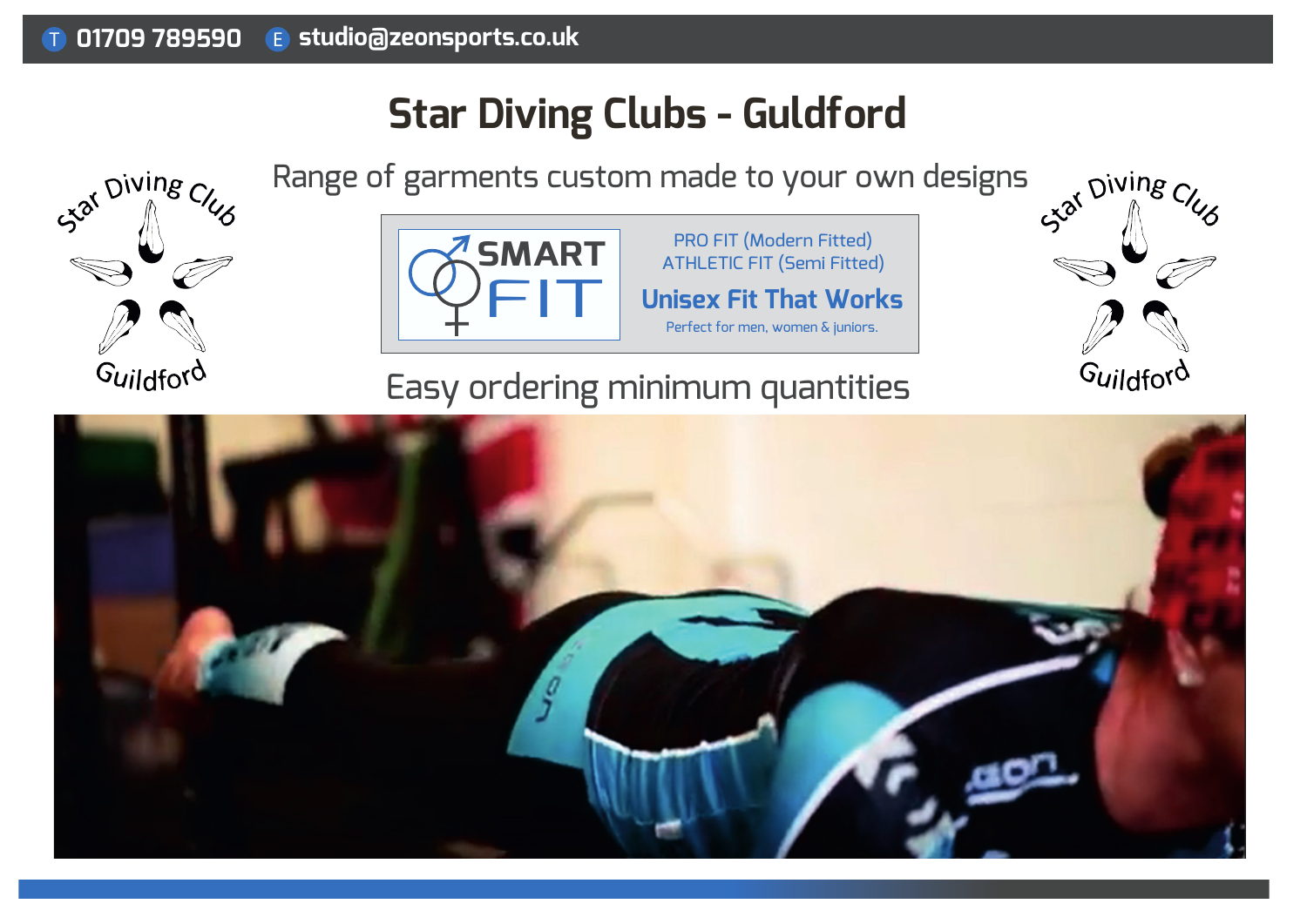## **ZEON Evo365 Poolside Shirt - Cut & Sew**

## **Quick Dry - Breathable @ Jr £18.00 Ad £21.60**





**Fabric: NxGEN-160Zeon // Our Best Performing Teamwear Fabric**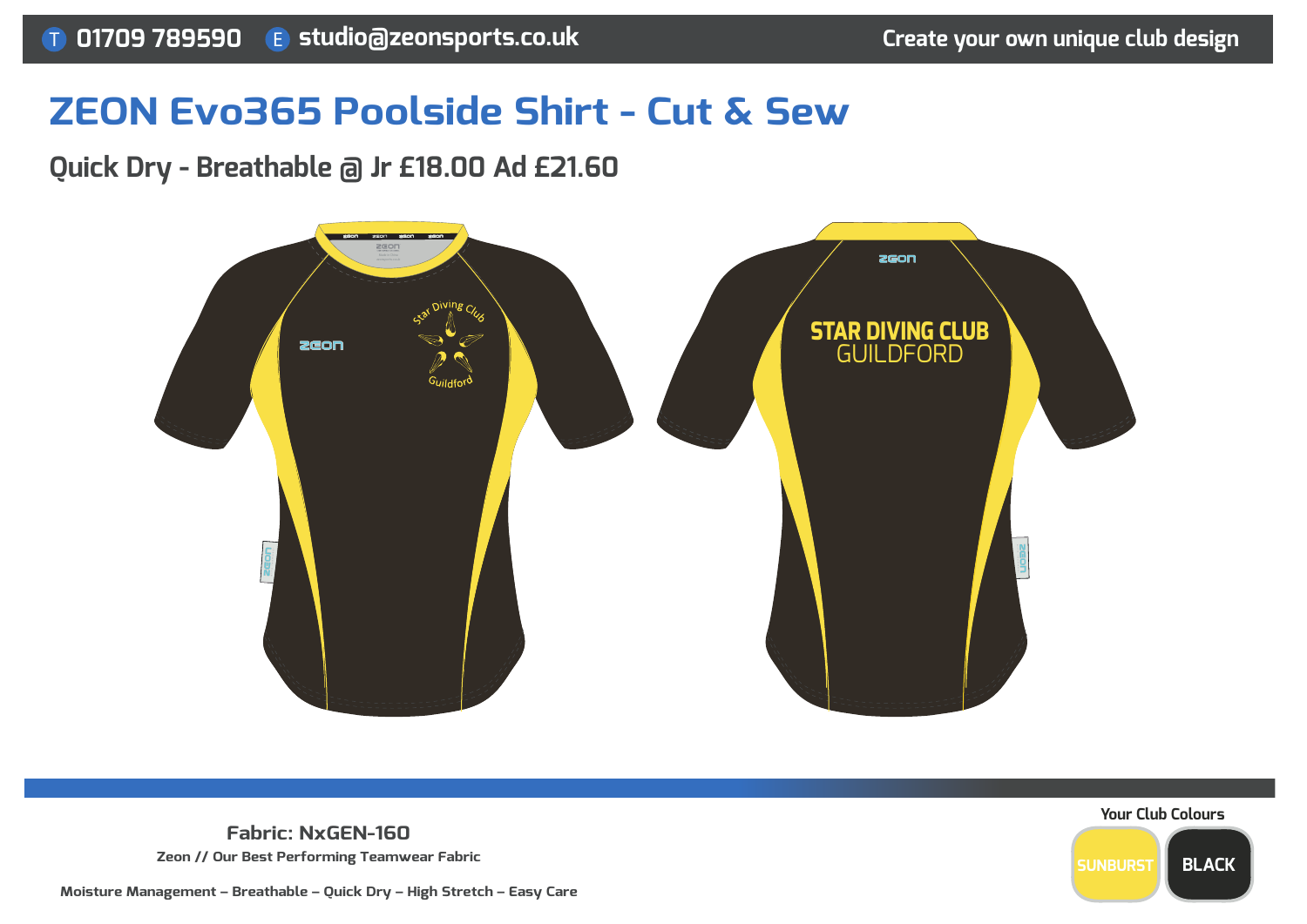## **ZEON Evo365 Poolside Shirt - Cut & Sew**

## **Quick Dry - Breathable @ Jr £18.00 Ad £21.60**





**Fabric: NxGEN-160Zeon // Our Best Performing Teamwear Fabric**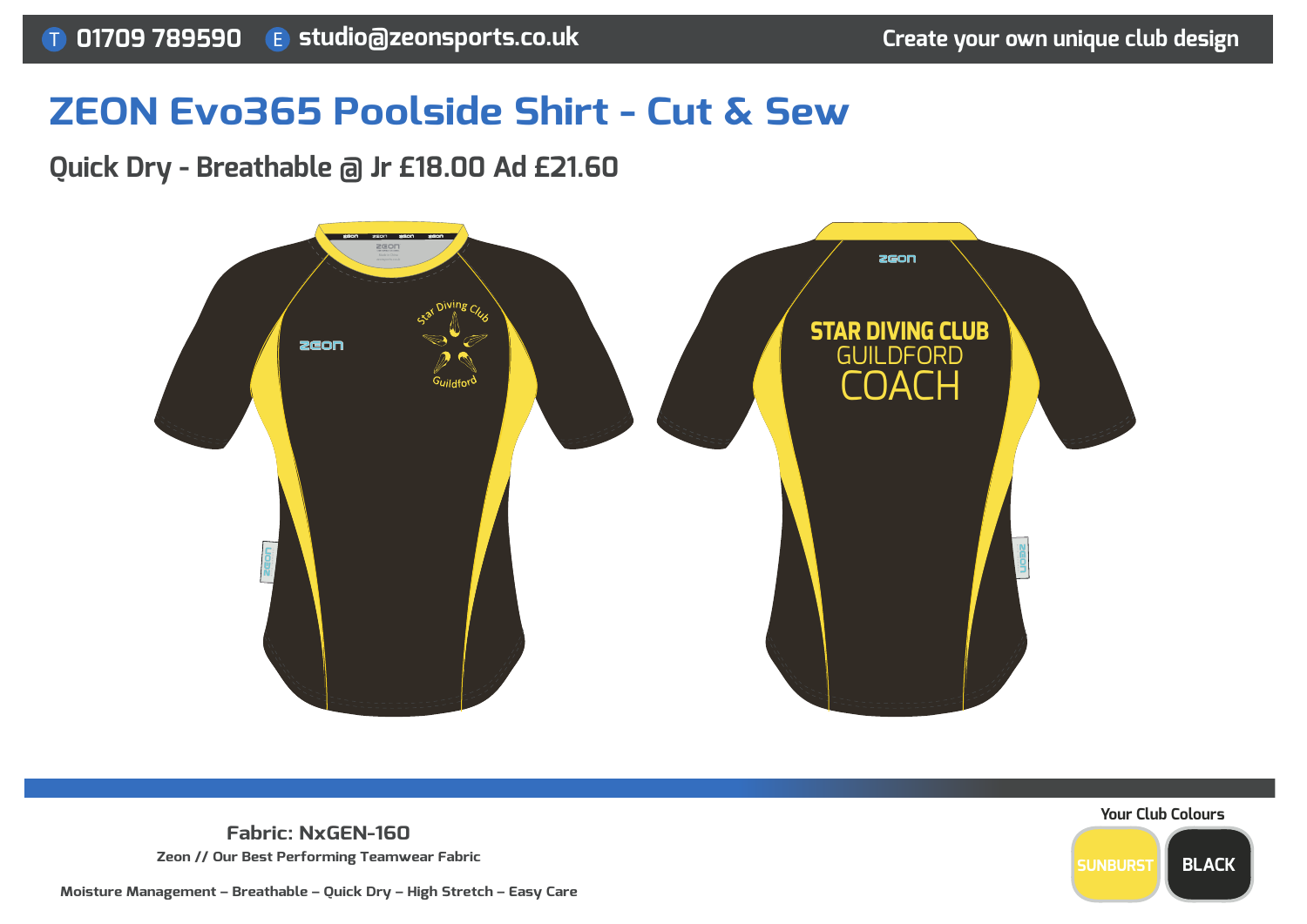

#### **Fabric: NxTECH-330 Luxury Brush Fleece**

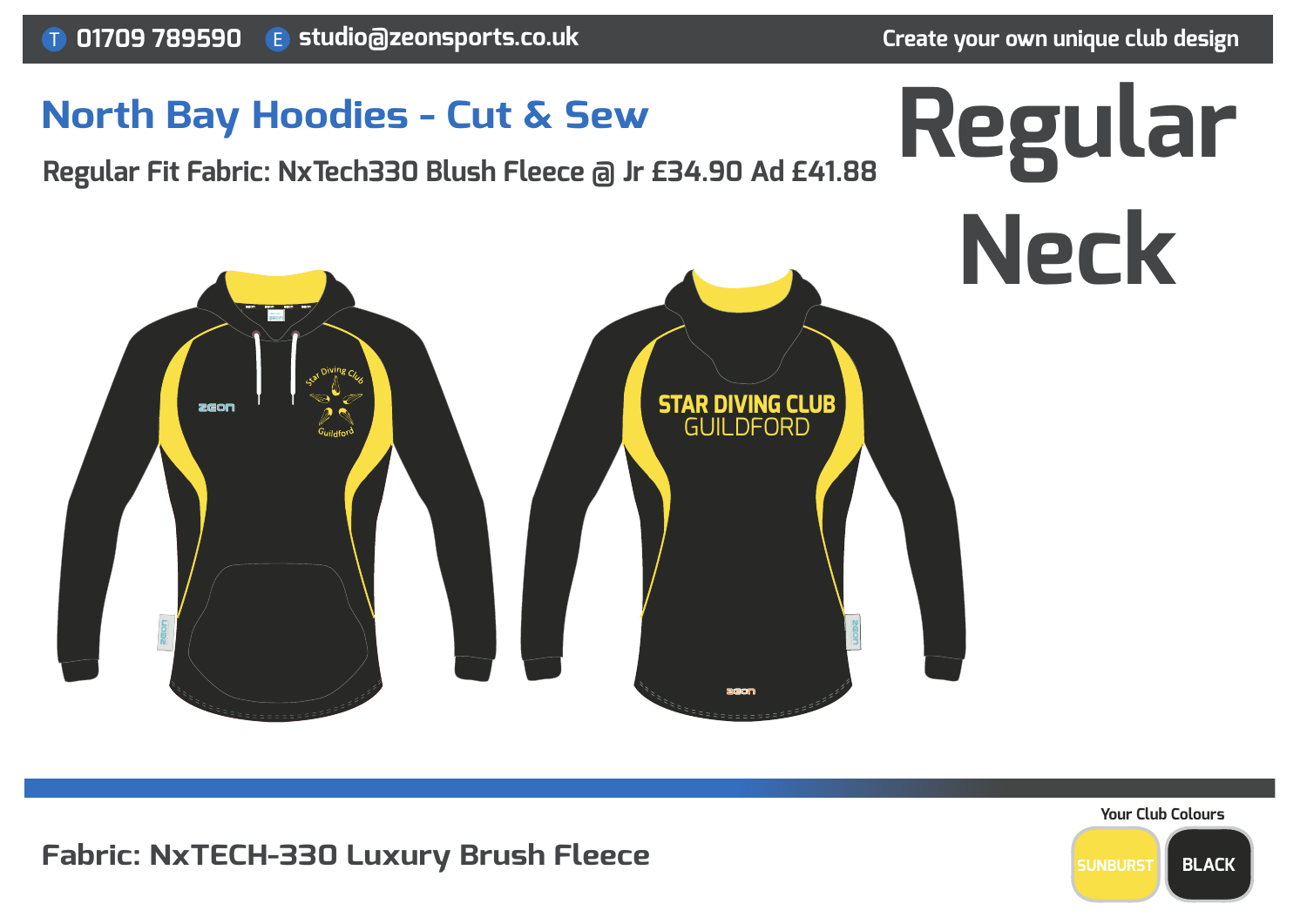## **Fusion Full ZIP Training Top - Mid Layer - Cut & Sew**

#### **Athletic Fit Fabric: NxGen220 @ Jr £26.00 Ad £31.20**



**Fabric: NxTECH-230Zeon // Our Best Performing Teamwear Fabric**



**Moisture Management – Breathable – Quick Dry – High Stretch – Easy Care**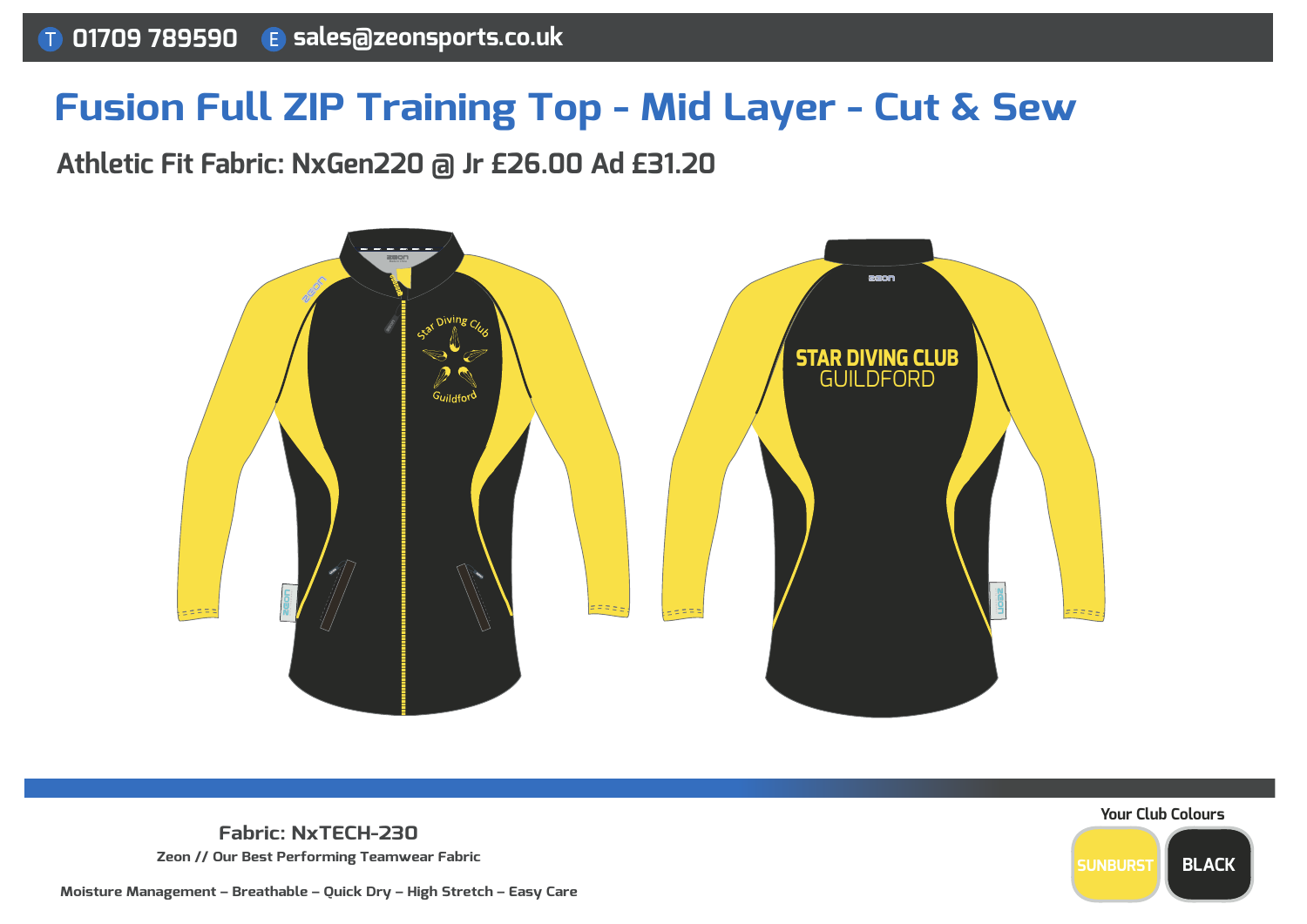### **Fistral Board Shorts - Boys Fit Microfibre - Quick Dry - BreathableJun £17.50 Ad £21.00**